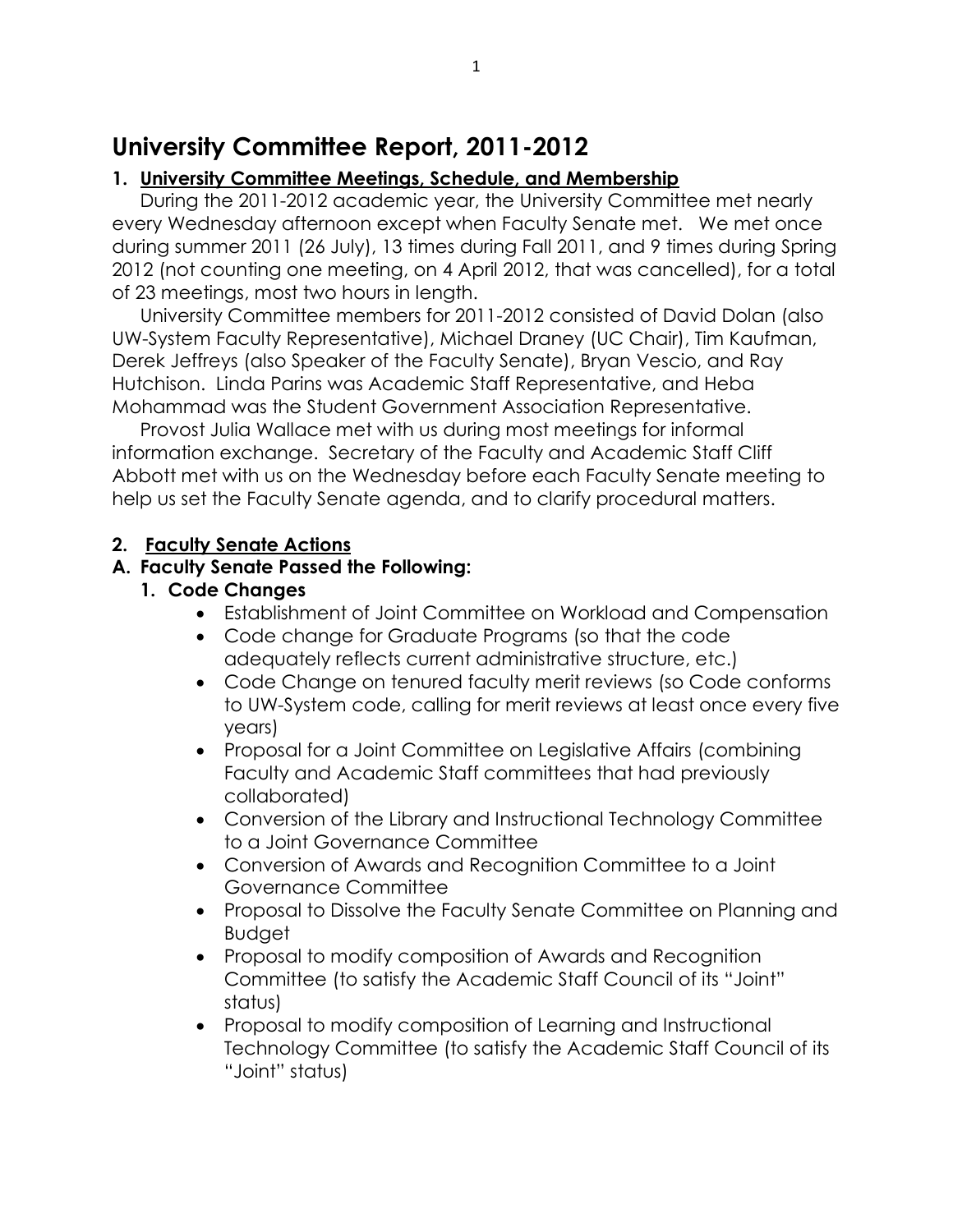- Code Change to create a Graduate Studies Council (replacing the Graduate Studies Advisory Board)
- Code Change in Graduate Faculty Status (Specifying that Faculty Status needs to be periodically reviewed before renewal)
- Code Change in Periodicity of Senate Meetings (Once every three weeks during Fall and Spring Semesters, not counting Winter and Spring breaks)

### **2. Proposals not involving Code changes**

- Proposal for online B.S. program in Health Information Management and Technology
- UW-Green Bay Policy on Post-Retirement Employment (Specifies conditions for university employment of "rehired annuitants")
- Revised Declaration of Major/Program Policy (simplifies and clarifies when students must declare a major)
- Proposal to Create a New Interdisciplinary (budgetary) Unit in Theatre/Dance
- Proposal to Create a New Interdisciplinary (budgetary) Unit in Music
- Proposal to Amend Student Bereavement Policy (specifying different policy for courses shorter than semester-length)
- Proposal for an online M.S. in Nursing degree
- Proposal for an online M.S. in Sustainable Management

## **3. Resolutions and Elections**

- Elected Tim Kaufman Deputy Speaker of the Faculty Senate
- Resolution in response to 2011 Wisconsin Act 35 Concealed Carry Law (in support of banning firearms and weapons from campus buildings)
- Memorial Resolution for Charles Matter
- Resolution in support of a UW "Nine over Twelve" benefit payment plan for faculty
- Resolution on Granting of Degrees (Fall 2011)
- Memorial Resolution for Professor Emeritus Thomas Van Koevering
- Approved Slate of Candidates for Faculty Elective Committees for 2012-13
- Resolution on Granting of Degrees (Spring Semester)
- Resolution from Committee on Workload and Compensation (in support of the administration's hiring a Faculty and Academic Staff workload and compensation consultant)
- Election of Speaker of the Senate for 2012-2013 (Bryan Vescio)

## **B. Open Forums (no action needed)**

- Open Forum on Strategic Planning (Chancellor Harden)
- Open Forum on Accreditation (Provost Wallace)
- Open Forum on General Education Reform (General Education Task Force)
- **C. Faculty Senate Considered but did Not Pass the Following:**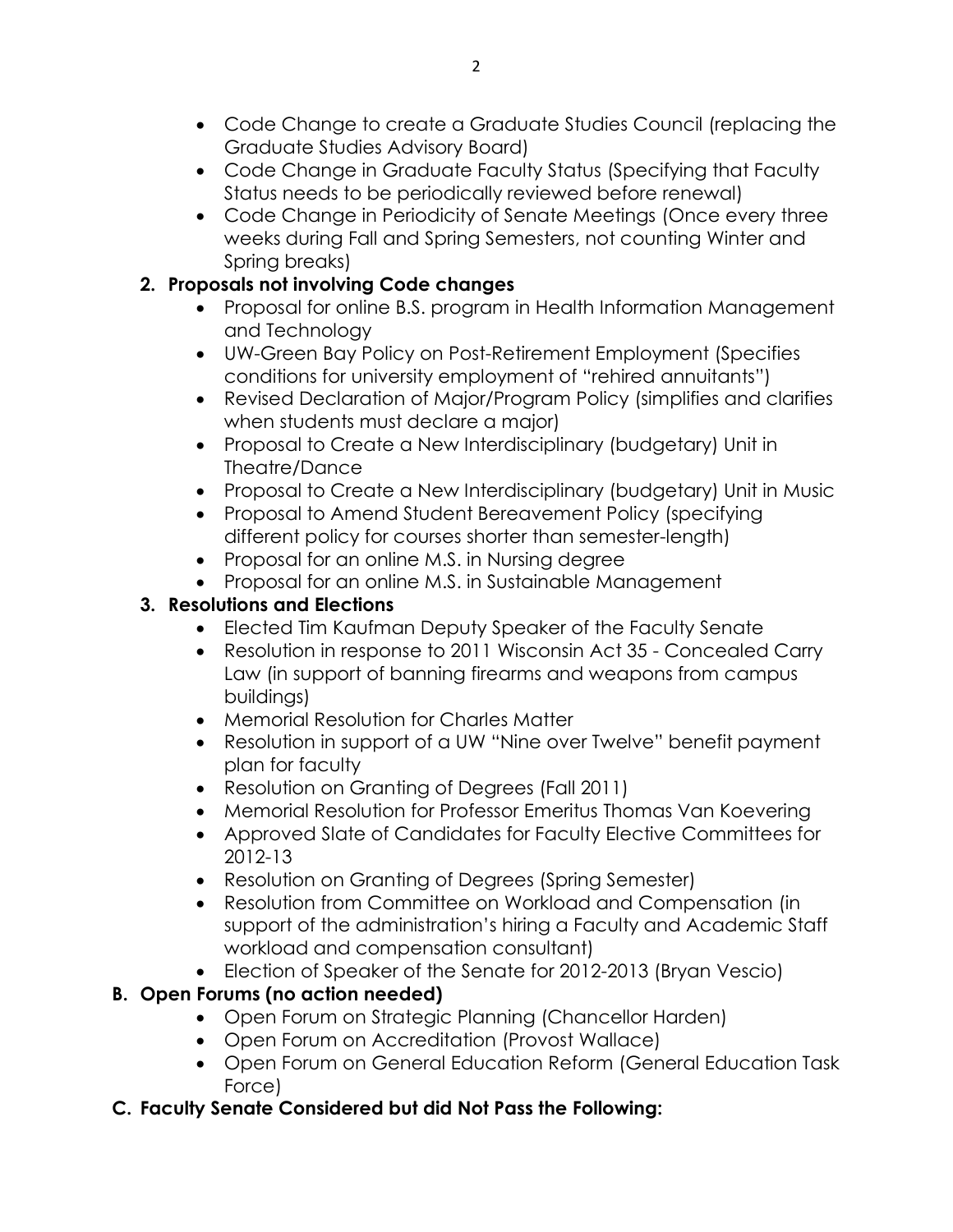- Code Change on Defining Interdisciplinarity
- Proposal to Modify Senate House Rules (Proposal to not count abstentions of the vote)

# **3. University Committee Actions**

### **Committees and Personnel Matters**

- UC Chair Draney Chaired three Named Professorships Selection Steering Committees:
	- o B. H. Cofrin
	- o H. F. Johnson
	- o Frankenthal
- Appointed Professors Kersten, Dolan, Bauer-Dantoin, and Meier to serve on the Joint Committee for Workload and Compensation.
- Helped the Chancellor suggest Faculty representative for UWGB Foundation Board of Directors and the Chancellor's Council on Diversity committee.
- Replacement recommendation for Individualized Learning Committee: UC members recommended Jill White for this committee.
- Recommendations to Provost of Faculty to serve on search committee for the Associate Provost.
- UC revived the practice of having an Academic Staff Report at Faculty Senate, with help from ASC Chair Linda Parins.
- Discussed Faculty and Academic Staff workload and compensation issues with Academic Staff Committee (Leif Nelson, David Kieper, Samantha Surowiec; Linda Parins, Chair, was also present) and Professor Andrew Kersten.
- Discussed merit review process with Dean Scott Furlong.
- The UC suggested a Faculty member to serve on the search and screen committee to replace the Vice Chancellor for Business and Finance, at the request of Chancellor Harden.
- UC Chair Draney met with Vice Chancellor Tom Maki to discuss the function of the Chancellor's Council on Planning and Budget.
- UC met with the Faculty Senate Planning and Budget Committee about the possibility of modifying their charge.
- Discussed a request by Professor Arendt to examine merit review practices across units. Decided not to pursue that project.
- Discussed CWC's Resolution to the Senate with CWC Chair Andrew Kersten.
- Chair Draney met with LAS and PS Unit Chairs meetings to discuss strategies to increase effectiveness of Faculty Senate.
- UC recommended approval of Faculty status for Patrick Forsythe, ES&P; Mary Guy, NAS; and Sara Schmitz, HUB.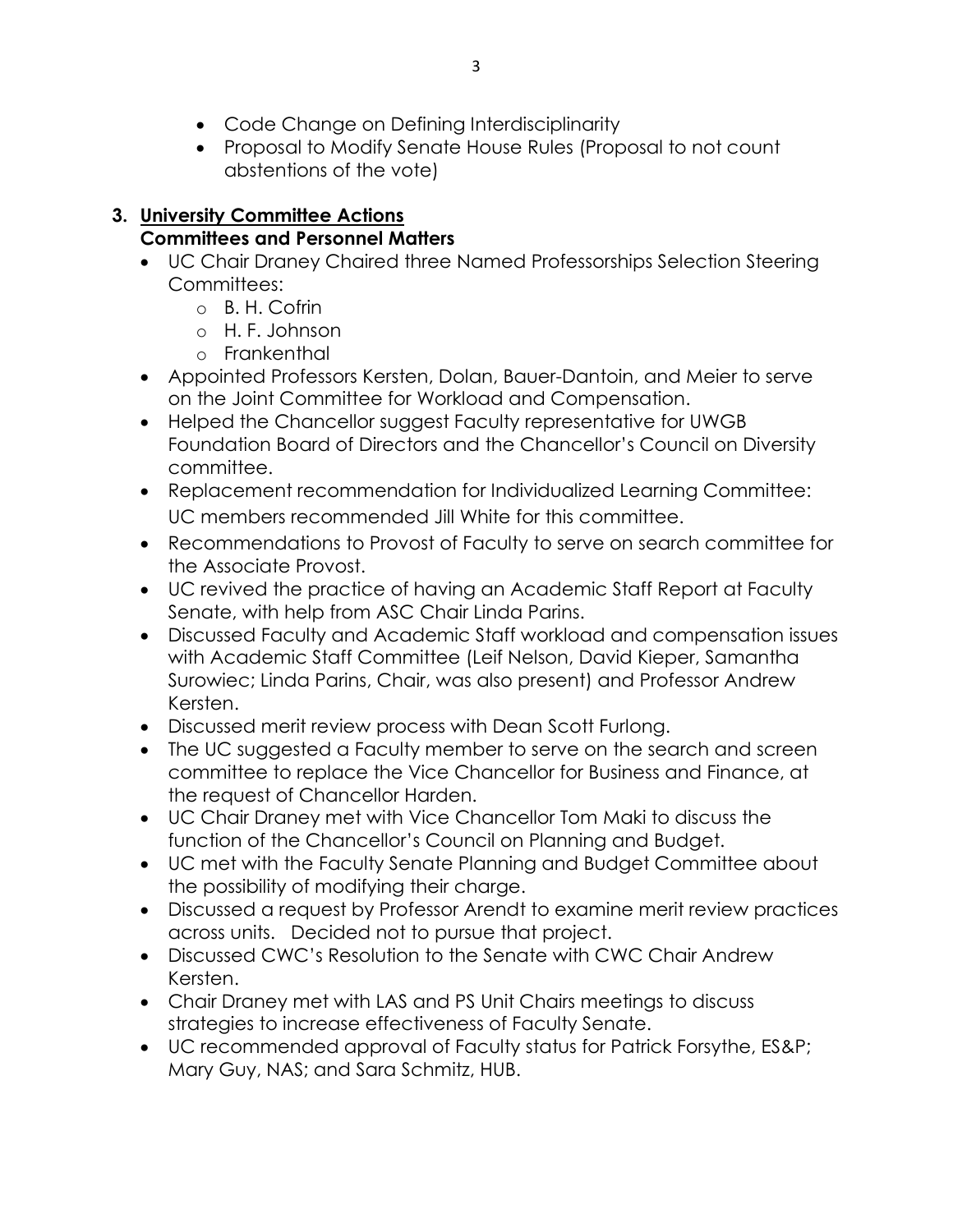- The UC made recommendations for candidates for the Committee on Rights and Responsibilities.
- Elected Derek Jeffreys as UC Chair for 2012-2013
- Selected Bryan Vescio as Speaker of the Faculty Senate for 2012-2013
- Selected Dan Meinhardt to replace Angela Bauer on the Committee on Workload and Compensation.
- Selected David Dolan to replace Andrew Kersten on the Committee on Workload and Compensation.
- Selected Mimi Kubsch to replace David Dolan as UC Representative to Committee on Workload and Compensation.

### **Academic Issues**

- Discussed the Health Information Management Technology proposal with AAC Chair Steve Dutch.
- Discussed Declaration of Major policy with Academic Actions Committee (Chair Steve Meyer, Darrell Renier, and Amanda Hruska).
- Discussed history and policies regarding online CCQ's with Associate Provost Kathy Pletcher.
- Arranged a special Senate meeting for a first reading of MS program in Sustainable Management.

### **Other**

- The UC provided feedback to Cliff Abbott regarding his "Faculty Summit" meetings over the summer of 2011.
- Discussed openness and transparency of the UW-System's HR overhaul, and Chair Draney expressed the UC's concern with Faculty Senate and in the Chancellor's Leadership Council. Discussed these issues with UW-Green Bay reps Joe Schoenebeck, HR Director Sheryl Van Gruensven, the Chancellor, and the Provost. Chancellor Harden acted on these concerns at the UW-System Chancellor's meeting.
- Discussed changes to Adult Degree enrollment policies with Provost Wallace; she considers those to not be curricular issues and so not subject to Faculty Governance.
- Discussed Cliff Abbott's proposal for a series of faculty debates.
- Met with Associate Provost Tim Sewall about options for correcting problems with the Segregated Fee policies as they relate to online courses.
- UC suggested Faculty member to attend Board of Regents dinner in Madison, for Chancellor Harden.
- Discussed childcare survey with SGA representative Heba Mohammad.
- Discussed search and screen reimbursement problems with Provost Wallace.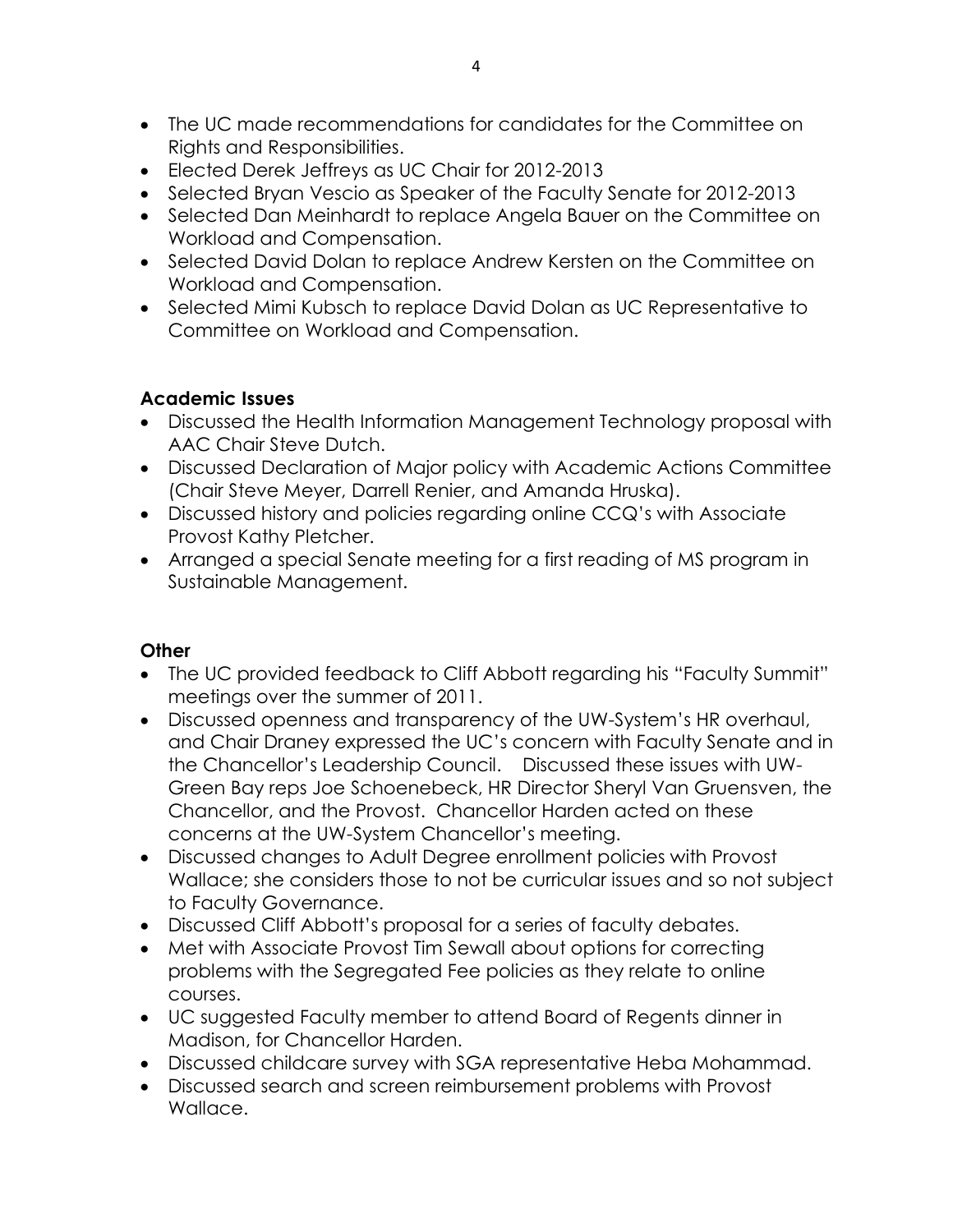#### **4. Self-evaluation**

In looking over my year as UC Chair, I am very pleased with the overall performance of the UC and Faculty Senate. Faculty Governance can be a frustrating exercise in trying to reconcile large aspirations and limited means, but we were all united this year in our attempt to determine what was possible and to maximize our effectiveness given our circumstances. I am particularly proud of our successful creation of a Joint committee to address Workload and Compensation issues. I expect this committee will play a prominent role in coming years as we continuously adjust to the challenges and realities of our situation. This first Joint Governance committee was followed this year by three other committees that we decided were legitimately Joint Governance bodies; I expect that other committees will be given this useful designation in years to come. Although we created a new committee, we kept overall Faculty and Academic staff service load manageable through the elimination of the Faculty Senate Committee on Planning and Budget, when it was determined that the committee cannot fulfill its charge given our campus' current planning and budget policies and procedures.

One issue that this year's UC worked hard at addressing concerned the effectiveness of the Faculty Senate as the main Faculty Governance institution on this campus. Over the past three years, the UC noticed a decrease in engagement and participation of some members of the Senate, and we feared that the effectiveness of the Faculty Senate was thereby compromised. We changed the Senate meeting schedule from monthly to every three weeks in order to create a more predictable and useful Senate calendar, and I met with Unit Chair Meetings of both Colleges to encourage future election of some tenured "senior Senators" which we hope will result in a Senate more familiar with university culture and history and more willing and able to vigorously debate issues that come before the Senate. Lastly, although the measure did not pass the Senate, a proposal to eliminate abstentions from Senate voting procedures (by changing the Senate House Rules) was considered a great success by many Senators, as it allowed us all to carefully consider the purpose and consequences of voting and abstaining from voting. In summary, I hope that the Senate is now more aware of its own critical role in Faculty Governance, and I feel this will be a very positive result of this year's efforts, going forward.